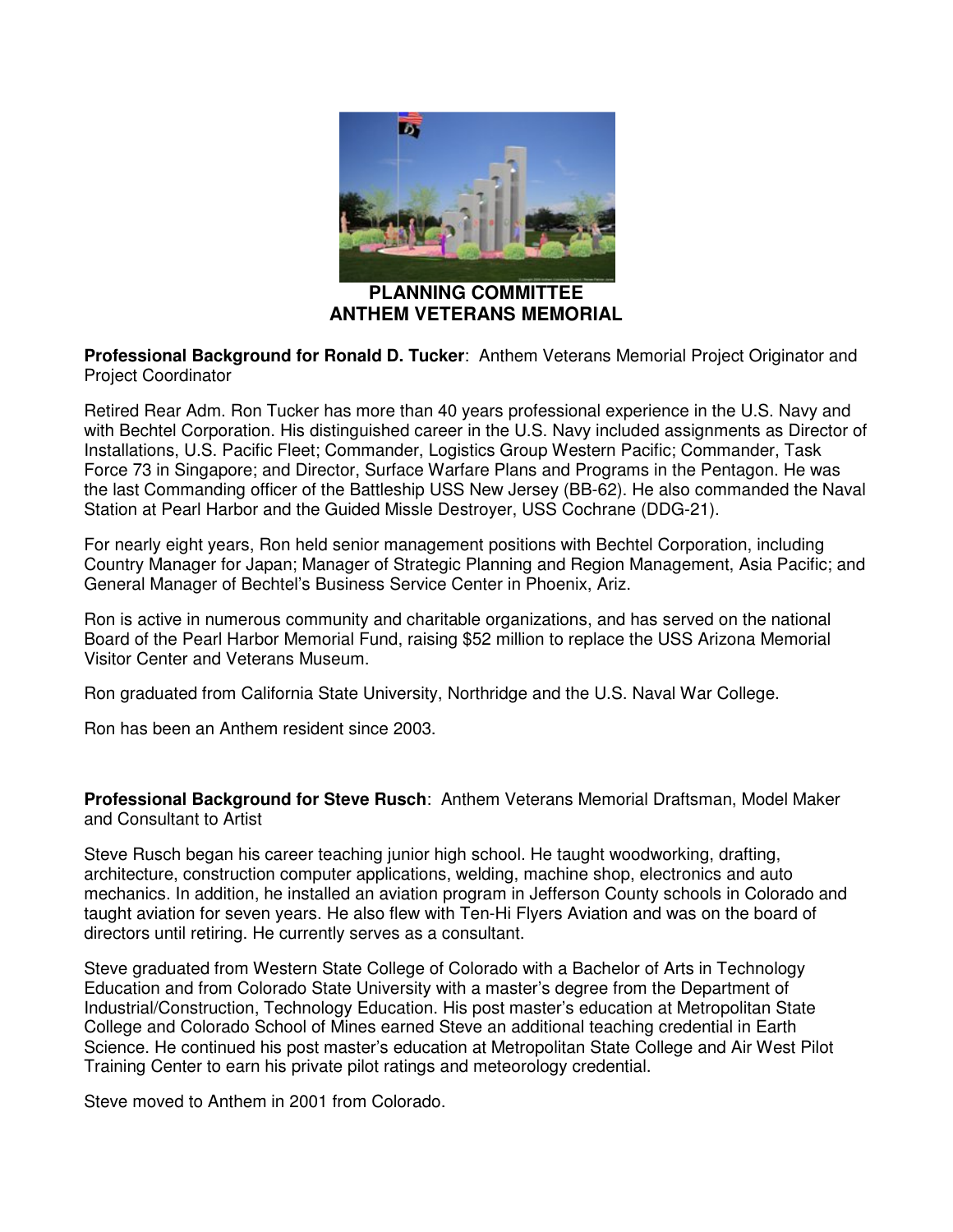## **Professional Background for Renee Palmer-Jones**: Anthem Veterans Memorial Artistic Designer

Renee Palmer-Jones' father, Bob Palmer, and grandfather, Roy Alexander, were veterans who instilled in her a great pride in America and a love of history.

After retiring from a career in corporate sales and marketing with United Airlines, Renee began her artistic endeavors as an oil painter. She paints in several styles ranging from contemporary portraits and landscapes to exotic organic abstracts. The Anthem Veterans Memorial is her first architectural design.

Renee devotes much of her time to philanthropic volunteerism and charity board activities in several areas including the arts, health and social causes. She served on the board of the Colorado Endowment for the Humanities and was a founding board member of the Arts Council of the North Valley, the Lupus Foundation of Colorado and the D'Evelyn Education Foundation. She volunteered for two years as a fundraiser for the national Pearl Harbor Visitor Center refurbishing campaign.

Renee holds a Bachelor of Arts in Marketing and a Master of Science in Nonprofit Management from Regis University.

Renee moved to Anthem in 2002 from Colorado.

## **Professional Background for Elizabeth Turner**: Anthem Veterans Memorial – Communication

Elizabeth Turner's father entered the Marine Corp after college and her uncle served in the Korean War.

Elizabeth's expertise includes marketing, public relations, event planning and leadership training. After a successful career in secondary education where she developed a variety of multicultural curricula and programs, Elizabeth owned a consulting firm planning events and developing brand, image and communication plans for Detroit-based companies. She worked for General Motors to assist in the development of Powertrain engine brand plans and corporate brand integration plans and served as vice president of communication for two manufacturing companies. She specializes in organizational restructuring and communication planning.

Since moving to Arizona, Elizabeth has remained an active community volunteer, serving as a chair or member of Council committees, homeowners' association committees, Club boards and charitable organizations. In addition to volunteering for the Anthem Veterans Memorial Committee, she currently sits on two charitable boards.

Elizabeth holds bachelors' degrees from the University of Iowa in Communication Studies and Communication and Theatre Arts, a minor in English and a secondary teaching certificate. She holds a Master of Business Administration with an emphasis in Organizational Communication from Wayne State University.

Elizabeth has been a resident of Anthem since 1999.